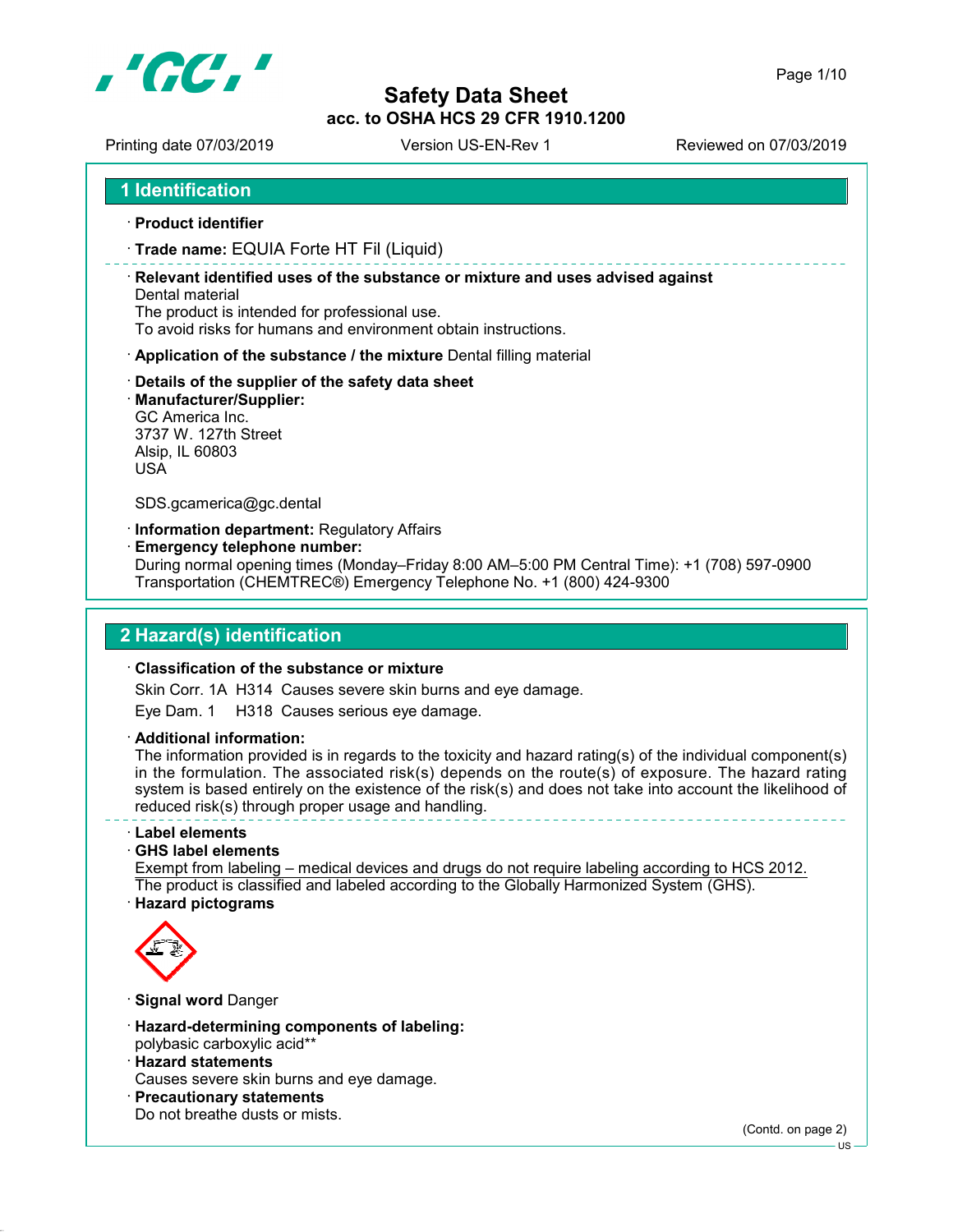Printing date 07/03/2019 Version US-EN-Rev 1 Reviewed on 07/03/2019

## Trade name: EQUIA Forte HT Fil (Liquid)

(Contd. of page 1) Wear protective gloves/protective clothing/eye protection/face protection. If on skin (or hair): Take off immediately all contaminated clothing. Rinse skin with water/shower. If in eyes: Rinse cautiously with water for several minutes. Remove contact lenses, if present and easy to do. Continue rinsing. Immediately call a poison center/doctor. Specific treatment (see on this label). Store locked up. Dispose of contents/container in accordance with local/regional/national/international regulations.

· Hazard not otherwise classified (HNOC): None known.

· Other hazards

- · Results of PBT and vPvB assessment
- · PBT: Not applicable.
- · vPvB: Not applicable.

#### 3 Composition/information on ingredients

· Chemical characterization: Mixtures

· Description: Mixture of the substances listed below with nonhazardous additions.

#### · Dangerous components:

|       | CAS: $9003-01-4$ poly(acrylic acid) | $125 - 50\%$ |  |
|-------|-------------------------------------|--------------|--|
|       | polybasic carboxylic acid**         |              |  |
| <br>. |                                     |              |  |

#### · Additional information:

If a substance is marked with \*\*, then substance is a trade secret. This is allowed under OSHA's Hazard Communication Standard (HCS) as a trade secret and under GHS as Confidential Business Information (CBI).

#### 4 First-aid measures

- · Description of first aid measures
- · General information:
- Immediately remove any clothing soiled by the product.
- If symptoms persist consult doctor.

#### · After inhalation:

Supply fresh air; consult doctor in case of complaints.

In case of unconsciousness place patient stably in side position for transportation.

· After skin contact:

Immediately wash with water and soap and rinse thoroughly. Seek medical treatment.

#### · After eye contact: Protect unharmed eye.

Rinse opened eye for several minutes under running water.

- Call a doctor immediately.
- · After swallowing:

Rinse out mouth and then drink plenty of water.

- If symptoms persist consult doctor.
- · Information for doctor:
- · Most important symptoms and effects, both acute and delayed No further relevant information available.

(Contd. on page 3)

US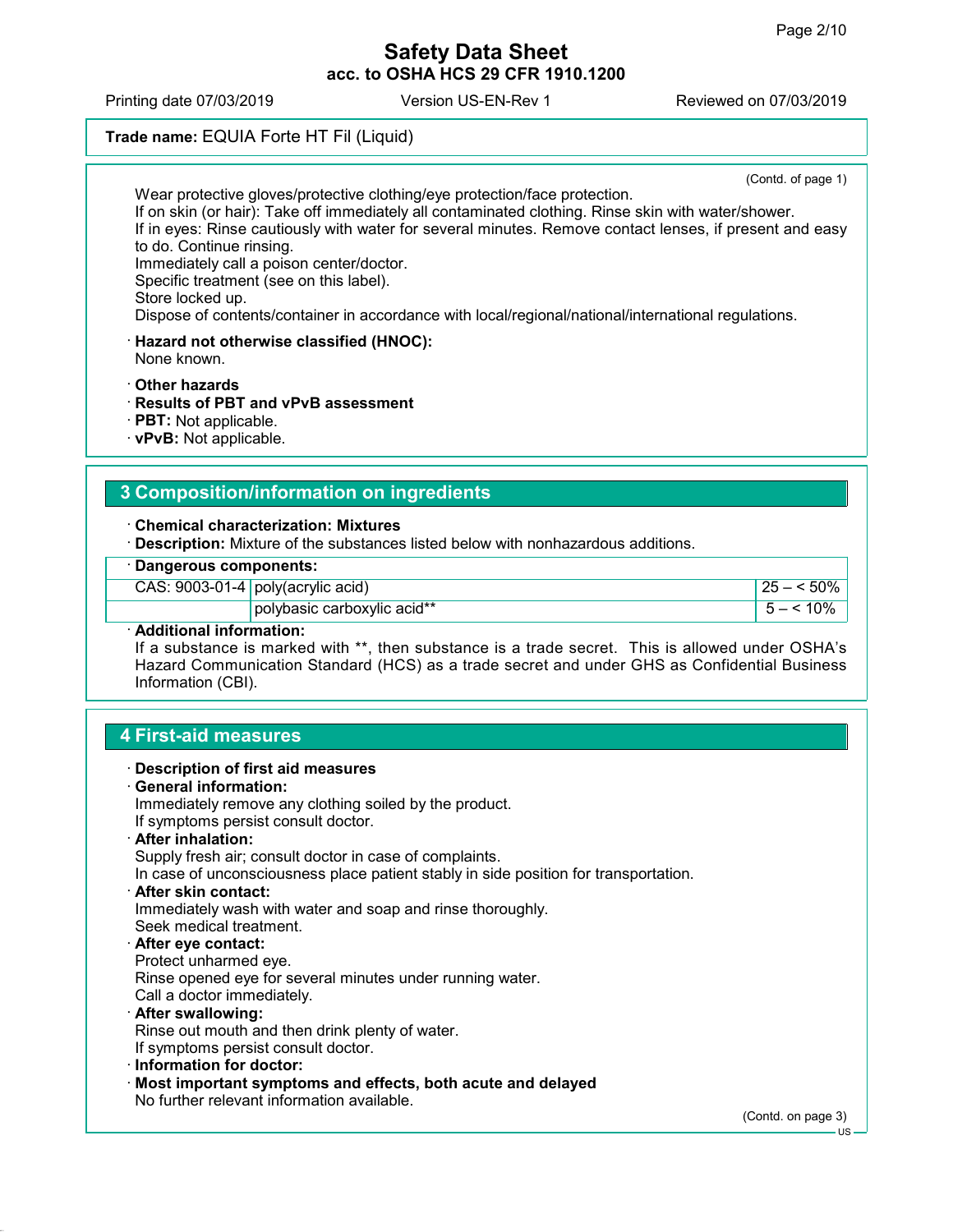(Contd. of page 2)

#### Safety Data Sheet acc. to OSHA HCS 29 CFR 1910.1200

Printing date 07/03/2019 Version US-EN-Rev 1 Reviewed on 07/03/2019

Trade name: EQUIA Forte HT Fil (Liquid)

#### · Indication of any immediate medical attention and special treatment needed No further relevant information available.

## 5 Fire-fighting measures

- · Extinguishing media
- · Suitable extinguishing agents: CO2, extinguishing powder or water spray. Fight larger fires with water spray or alcohol resistant foam. Use fire fighting measures that suit the environment. · For safety reasons unsuitable extinguishing agents: Water with full jet
- · Special hazards arising from the substance or mixture Formation of toxic gases is possible during heating or in case of fire. No further relevant information available.
- · Advice for firefighters
- · Protective equipment: Wear self-contained respiratory protective device.
- · Additional information

Dispose of fire debris and contaminated fire fighting water in accordance with official regulations.

#### 6 Accidental release measures

| $\cdot$ Personal precautions, protective equipment and emergency procedures<br>Remove persons from danger area.<br>Avoid contact with the eyes and skin.<br>Wear protective clothing.<br><b>Environmental precautions:</b><br>Do not allow product to reach sewage system or any water course.<br>Do not allow to penetrate the ground/soil.<br>· Methods and material for containment and cleaning up:<br>Use neutralizing agent.<br>Absorb liquid components with liquid-binding material.<br>Dispose of the collected material according to regulations.<br>· Reference to other sections<br>See Section 7 for information on safe handling.<br>See Section 8 for information on personal protection equipment.<br>See Section 13 for disposal information.<br><b>Protective Action Criteria for Chemicals</b><br>Protective Action Criterion (PAC); Protective Action Criteria (PACs); Lower Explosive Limit (LEL)<br>* indicates the PAC value is between 10% and up to 50% of the LEL (10% LEL $\leq$ PAC $\leq$ 50% LEL).<br>** indicates the PAC value is between 50% and up to 100% of the LEL (50% LEL $\leq$ PAC < 100% LEL).<br>*** indicates the PAC value is at 100% or more of the LEL (PAC $\geq$ LEL).<br>excerpt from Introduction to PAC Table 2 - PAC Rev. 29 - May 2016 |              |
|----------------------------------------------------------------------------------------------------------------------------------------------------------------------------------------------------------------------------------------------------------------------------------------------------------------------------------------------------------------------------------------------------------------------------------------------------------------------------------------------------------------------------------------------------------------------------------------------------------------------------------------------------------------------------------------------------------------------------------------------------------------------------------------------------------------------------------------------------------------------------------------------------------------------------------------------------------------------------------------------------------------------------------------------------------------------------------------------------------------------------------------------------------------------------------------------------------------------------------------------------------------------------------------------|--------------|
| $\cdot$ PAC-1:                                                                                                                                                                                                                                                                                                                                                                                                                                                                                                                                                                                                                                                                                                                                                                                                                                                                                                                                                                                                                                                                                                                                                                                                                                                                               |              |
| polybasic carboxylic acid**                                                                                                                                                                                                                                                                                                                                                                                                                                                                                                                                                                                                                                                                                                                                                                                                                                                                                                                                                                                                                                                                                                                                                                                                                                                                  | 1.6 mg/ $m3$ |
| $·$ PAC-2:                                                                                                                                                                                                                                                                                                                                                                                                                                                                                                                                                                                                                                                                                                                                                                                                                                                                                                                                                                                                                                                                                                                                                                                                                                                                                   |              |
| polybasic carboxylic acid**                                                                                                                                                                                                                                                                                                                                                                                                                                                                                                                                                                                                                                                                                                                                                                                                                                                                                                                                                                                                                                                                                                                                                                                                                                                                  | 17 mg/ $m3$  |
| $·$ PAC-3:                                                                                                                                                                                                                                                                                                                                                                                                                                                                                                                                                                                                                                                                                                                                                                                                                                                                                                                                                                                                                                                                                                                                                                                                                                                                                   |              |
| polybasic carboxylic acid**                                                                                                                                                                                                                                                                                                                                                                                                                                                                                                                                                                                                                                                                                                                                                                                                                                                                                                                                                                                                                                                                                                                                                                                                                                                                  | 100 mg/ $m3$ |
|                                                                                                                                                                                                                                                                                                                                                                                                                                                                                                                                                                                                                                                                                                                                                                                                                                                                                                                                                                                                                                                                                                                                                                                                                                                                                              | $US -$       |

(Contd. on page 4)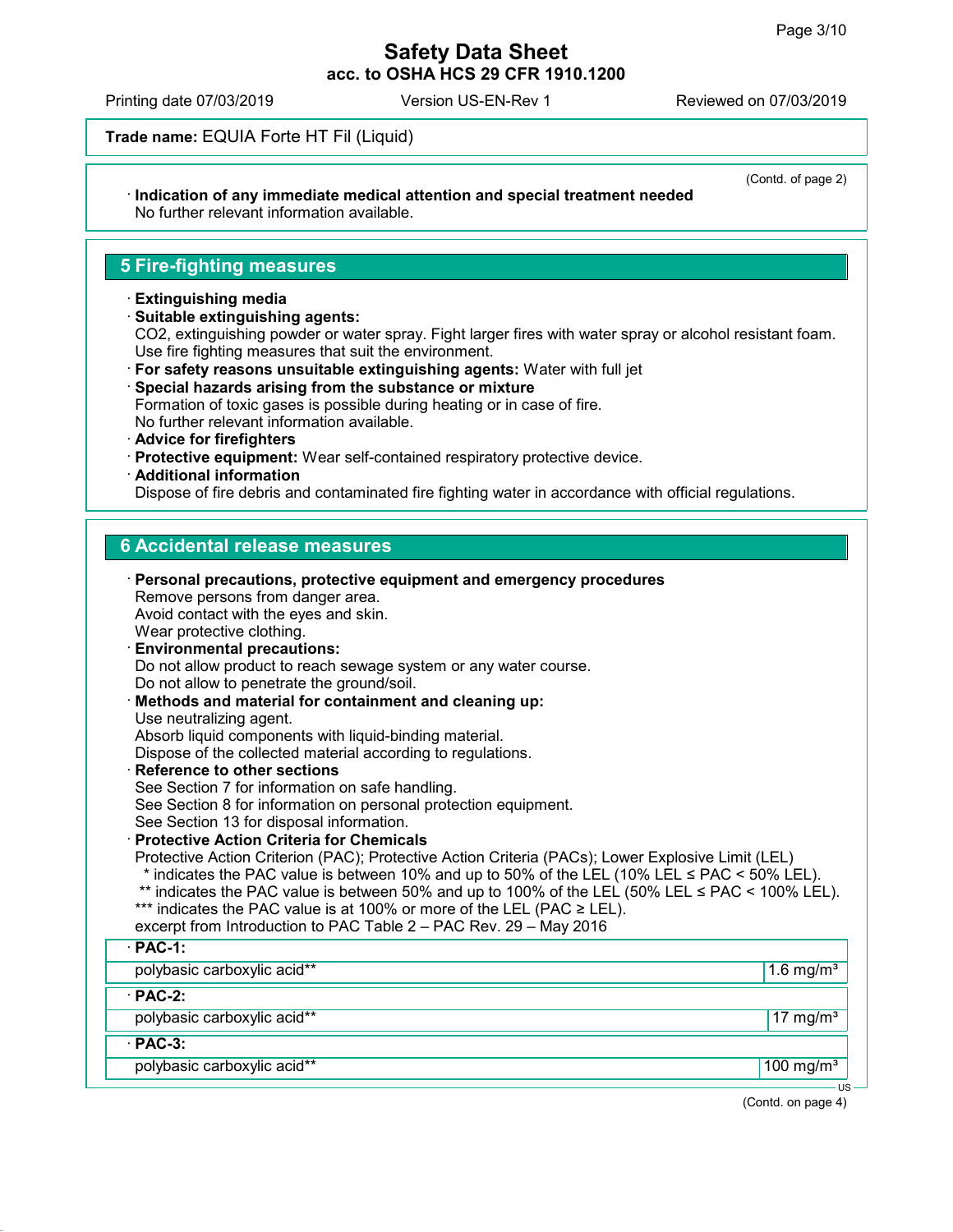Printing date 07/03/2019 Version US-EN-Rev 1 Reviewed on 07/03/2019

## Trade name: EQUIA Forte HT Fil (Liquid)

(Contd. of page 3)

#### 7 Handling and storage

- · Handling:
- · Precautions for safe handling Observe instructions for use. Ensure good ventilation/exhaustion at the workplace. Prevent formation of aerosols. Avoid contact with the eyes and skin.
- · Information about protection against explosions and fires: No special measures required.
- · Conditions for safe storage, including any incompatibilities
- · Storage:
- · Requirements to be met by storerooms and receptacles: Store only in unopened original receptacles.
- · Information about storage in one common storage facility: Store away from foodstuffs.
- · Further information about storage conditions: Observe instructions for use / storage. Keep receptacle tightly sealed.
- · Specific end use(s) No further relevant information available.

#### 8 Exposure controls/personal protection

· Additional information about design of technical systems: No further data; see item 7.

- · Control parameters
- · Components with limit values that require monitoring at the workplace:

The product does not contain any relevant quantities of materials with critical values that have to be monitored at the workplace.

- · Additional information: The lists that were valid during the creation were used as basis.
- · Exposure controls
- · Personal protective equipment:
- · General protective and hygienic measures:
- The usual precautionary measures for handling chemicals should be followed.
- Avoid contact with the eyes and skin.

Wash hands before breaks and at the end of work.

Keep away from foodstuffs, beverages and feed.

Immediately remove all soiled and contaminated clothing.

· Breathing equipment:



Suitable respiratory protective device recommended.

#### · Protection of hands:



Protective gloves

#### · Material of gloves

The selection of the suitable gloves does not only depend on the material, but also on further marks of quality and varies from manufacturer to manufacturer. As the product is a preparation of several substances, the resistance of the glove material can not be calculated in advance and has therefore to be checked prior to the application.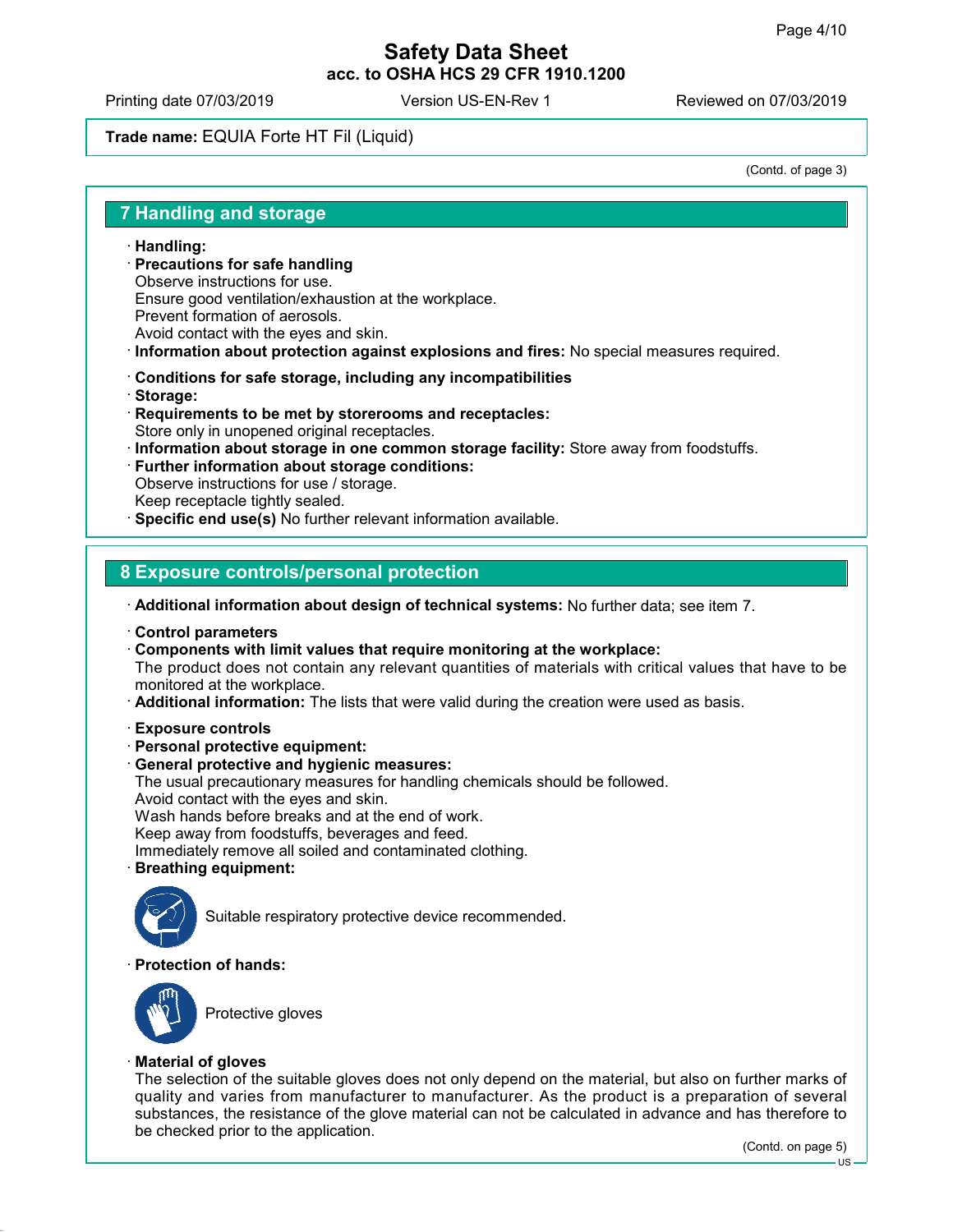Printing date 07/03/2019 Version US-EN-Rev 1 Reviewed on 07/03/2019

# Trade name: EQUIA Forte HT Fil (Liquid)

(Contd. of page 4)

#### · Penetration time of glove material

The exact break through time has to be found out by the manufacturer of the protective gloves and has to be observed.

· Eye protection:



Safety glasses

| <b>9 Physical and chemical properties</b>                  |                                               |  |  |
|------------------------------------------------------------|-----------------------------------------------|--|--|
| · Information on basic physical and chemical properties    |                                               |  |  |
| <b>General Information</b>                                 |                                               |  |  |
| Appearance:                                                |                                               |  |  |
| Form:                                                      | Liquid                                        |  |  |
| Color:                                                     | Light yellow                                  |  |  |
| Odor:<br><b>Odor threshold:</b>                            | Odorless<br>Not determined.                   |  |  |
|                                                            |                                               |  |  |
| pH-value at 20 °C (68 °F):                                 | 1.9                                           |  |  |
| <b>Change in condition</b>                                 |                                               |  |  |
| <b>Melting point/Melting range:</b>                        | Undetermined.                                 |  |  |
| <b>Boiling point/Boiling range:</b>                        | Undetermined.                                 |  |  |
| · Flash point:                                             | Not applicable.                               |  |  |
| Flammability (solid, gaseous):                             | Not applicable.                               |  |  |
| · Ignition temperature:                                    | Undetermined.                                 |  |  |
| <b>Decomposition temperature:</b>                          | Not determined.                               |  |  |
| Auto igniting:                                             | Product is not self-igniting.                 |  |  |
| Danger of explosion:                                       | Product does not present an explosion hazard. |  |  |
| · Explosion limits:                                        |                                               |  |  |
| Lower:                                                     | Not determined.                               |  |  |
| Upper:                                                     | Not determined.                               |  |  |
| · Vapor pressure:                                          | Not determined.                               |  |  |
| Density:                                                   | Not determined.                               |  |  |
| <b>Relative density</b>                                    | Not determined.                               |  |  |
| · Vapor density                                            | Not determined.                               |  |  |
| <b>Evaporation rate</b>                                    | Not determined.                               |  |  |
| Solubility in / Miscibility with                           |                                               |  |  |
| Water:                                                     | Insoluble.                                    |  |  |
| · Partition coefficient (n-octanol/water): Not determined. |                                               |  |  |
| · Viscosity:                                               |                                               |  |  |
| <b>Dynamic:</b>                                            | Not determined.                               |  |  |
| Kinematic:                                                 | Not determined.                               |  |  |
|                                                            | (Contd. on page 6)<br>US-                     |  |  |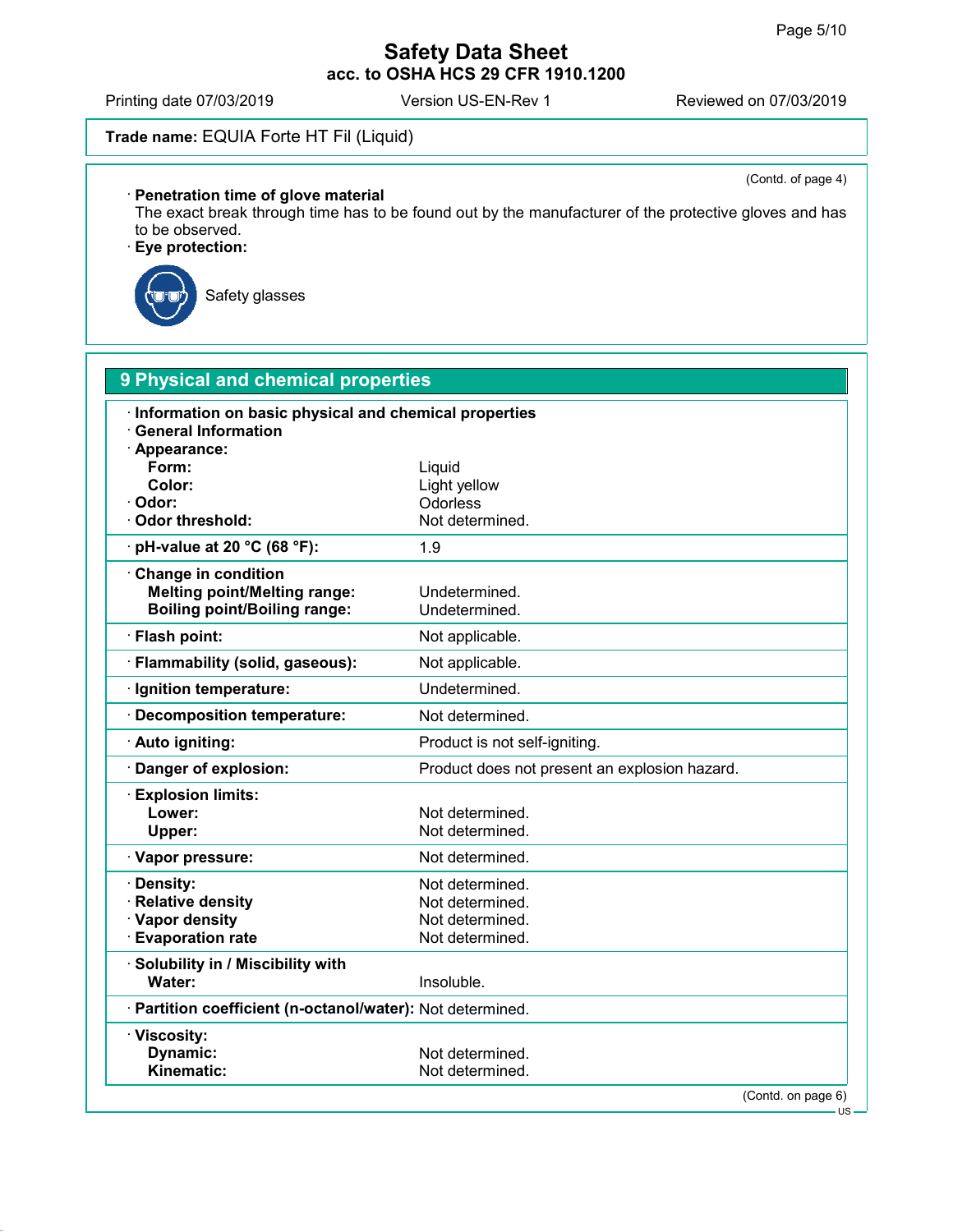Printing date 07/03/2019 Version US-EN-Rev 1 Reviewed on 07/03/2019

Trade name: EQUIA Forte HT Fil (Liquid)

|                            |                                            | (Contd. of page 5) |
|----------------------------|--------------------------------------------|--------------------|
| ⋅ Solvent content:         |                                            |                    |
| Water:                     | 52.0%                                      |                    |
| <b>VOC content:</b>        | $0.00 \%$                                  |                    |
| Solids content:            | $100.0 \%$                                 |                    |
| <b>⋅ Other information</b> | No further relevant information available. |                    |

# 10 Stability and reactivity

- · Reactivity No further relevant information available.
- · Chemical stability Stable at ambient temperature.
- · Thermal decomposition / conditions to be avoided: No decomposition if used according to specifications.
- · Possibility of hazardous reactions No dangerous reactions known.
- · Conditions to avoid No further relevant information available.
- · Incompatible materials: No further relevant information available.
- · Hazardous decomposition products: No dangerous decomposition products known.

# 11 Toxicological information

- · Information on toxicological effects
- · Acute toxicity:
- · LD/LC50 values that are relevant for classification: No further relevant information available.
- · Primary irritant effect:
- · on the skin: Strong caustic effect on skin and mucous membranes.
- · on the eye:
- Strong caustic effect.
- Strong irritant with the danger of severe eye injury.
- · Sensitization: No sensitizing effects known.
- · Additional toxicological information:

The product shows the following dangers according to internally approved calculation methods for preparations:

- Corrosive
- · Carcinogenic categories

| · Carcinogenic categories                                                                                                                                                                                                                                                                                                                                                                                                                                                      |   |
|--------------------------------------------------------------------------------------------------------------------------------------------------------------------------------------------------------------------------------------------------------------------------------------------------------------------------------------------------------------------------------------------------------------------------------------------------------------------------------|---|
| · IARC (International Agency for Research on Cancer)                                                                                                                                                                                                                                                                                                                                                                                                                           |   |
| poly(acrylic acid)                                                                                                                                                                                                                                                                                                                                                                                                                                                             | 3 |
| · NTP (National Toxicology Program)                                                                                                                                                                                                                                                                                                                                                                                                                                            |   |
| None of the ingredients is listed.                                                                                                                                                                                                                                                                                                                                                                                                                                             |   |
| OSHA-Ca (Occupational Safety & Health Administration)                                                                                                                                                                                                                                                                                                                                                                                                                          |   |
| None of the ingredients is listed.                                                                                                                                                                                                                                                                                                                                                                                                                                             |   |
| Carcinogenic categories' legend:<br>IARC Group 1: The agent is carcinogenic to humans.<br>IARC Group 2A: The agent is probably carcinogenic to humans.<br>IARC Group 2B: The agent is possibly carcinogenic to humans.<br>IARC Group 3: The agent is not classifiable as to its carcinogenicity to humans.<br>IARC Group 4: The agent is probably not carcinogenic to humans.<br>NTP K: Known to be human carcinogen.<br>NTP R: Reasonably anticipated to be human carcinogen. |   |
|                                                                                                                                                                                                                                                                                                                                                                                                                                                                                |   |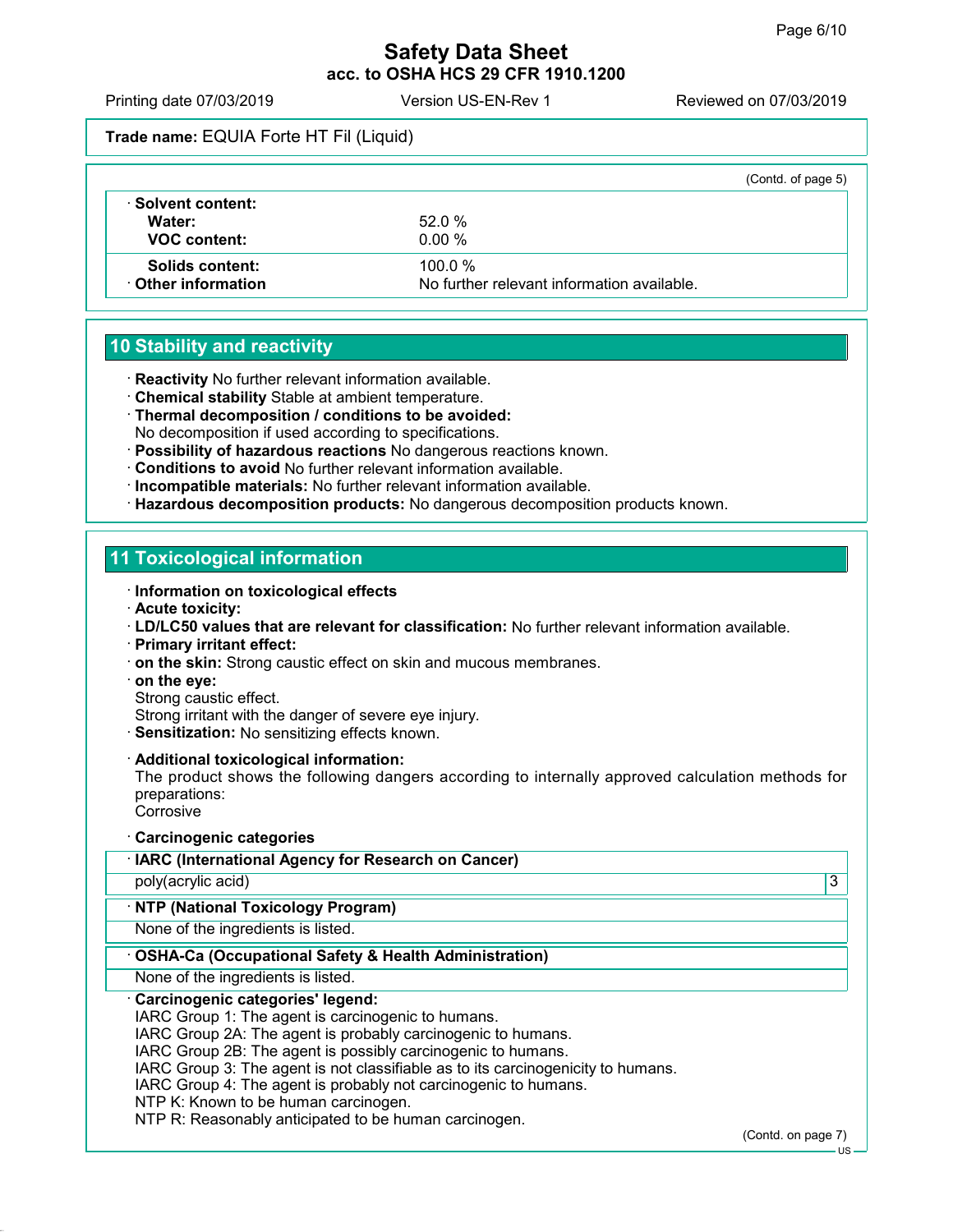Printing date 07/03/2019 Version US-EN-Rev 1 Reviewed on 07/03/2019

Trade name: EQUIA Forte HT Fil (Liquid)

· Repeated dose toxicity. No further relevant information available.

(Contd. of page 6)

· CMR effects (carcinogenicity, mutagenicity and toxicity for reproduction) No further relevant information available.

# 12 Ecological information

#### · Toxicity

- · Aquatic toxicity: No further relevant information available.
- · Persistence and degradability No further relevant information available.
- · Behavior in environmental systems:
- · Bioaccumulative potential No further relevant information available.
- · Mobility in soil No further relevant information available.
- · Additional ecological information:
- · General notes:

Water hazard class 1 (German regulation, AwSV) (Self-assessment): slightly hazardous to water Do not allow undiluted product or large quantities of it to reach ground water, water course or sewage system.

Must not reach bodies of water or drainage ditch undiluted or unneutralized.

Rinse off of bigger amounts into drains or the aquatic environment may lead to decreased pH-values. A low pH-value harms aquatic organisms. In the dilution of the use-level the pH-value is considerably increased, so that after the use of the product the aqueous waste, emptied into drains, is only low water-dangerous.

- · Results of PBT and vPvB assessment
- · PBT: Not applicable.
- · vPvB: Not applicable.
- · Other adverse effects No further relevant information available.

#### 13 Disposal considerations

- · Waste treatment methods
- · Recommendation:

Dispose of contents / container in accordance with local / regional / national / international regulations.

- · Uncleaned packagings:
- · Recommendation: Disposal must be made according to official regulations.

| $\cdot$ UN-Number            |      |  |
|------------------------------|------|--|
| · DOT, ADR, ADN, IMDG, IATA  | Void |  |
| · UN proper shipping name    |      |  |
| · DOT, ADR, ADN, IMDG, IATA  | Void |  |
| · Transport hazard class(es) |      |  |
| · DOT, ADR, ADN, IMDG, IATA  |      |  |
| <b>· Class</b>               | Void |  |
| · Packing group              |      |  |
| · DOT, ADR, IMDG, IATA       | Void |  |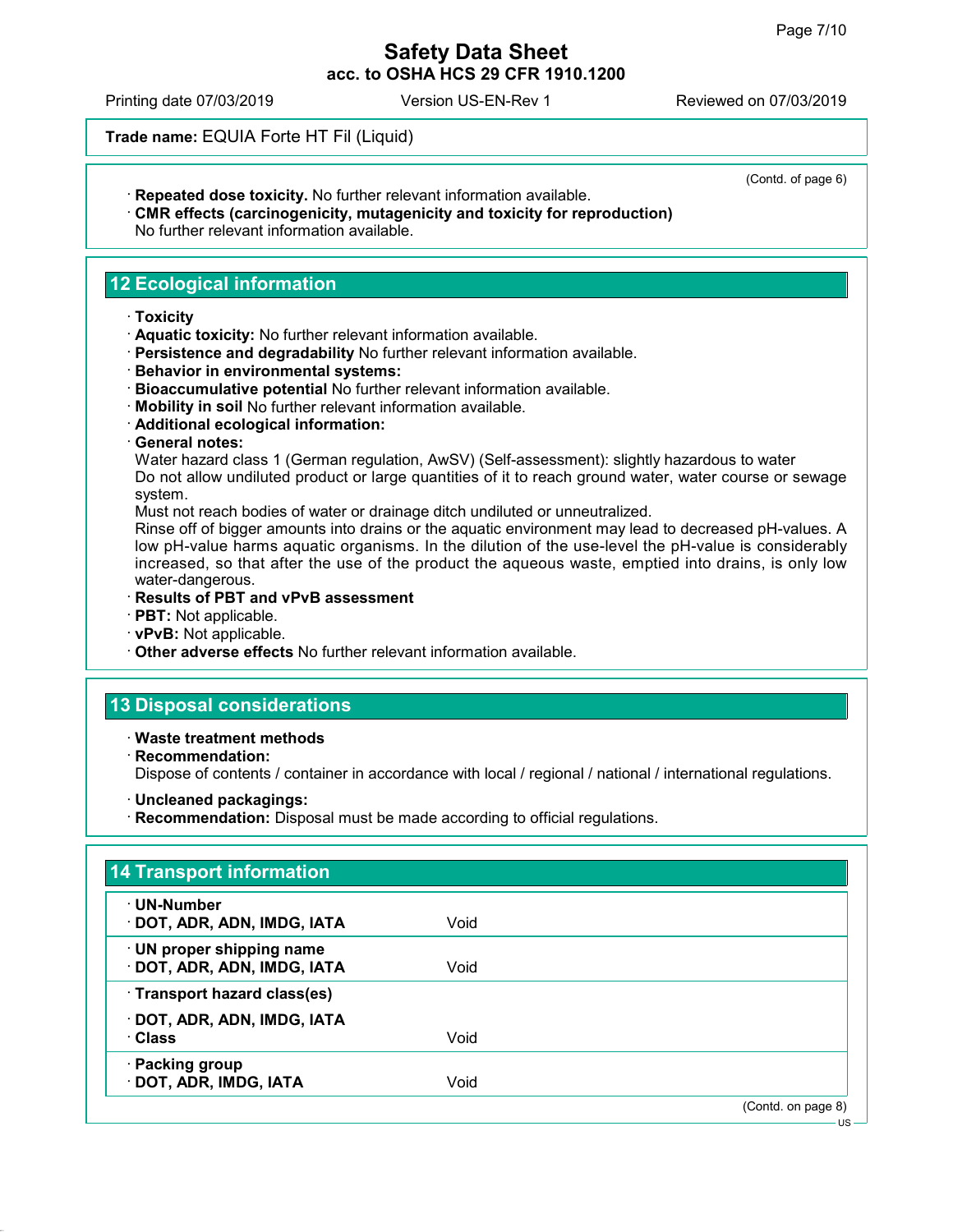Printing date 07/03/2019 Version US-EN-Rev 1 Reviewed on 07/03/2019

Trade name: EQUIA Forte HT Fil (Liquid)

|                                                                                   |                 | (Contd. of page 7) |
|-----------------------------------------------------------------------------------|-----------------|--------------------|
| <b>Environmental hazards:</b><br>· Marine pollutant:                              | No              |                    |
| Special precautions for user                                                      | Not applicable. |                    |
| Transport in bulk according to Annex II of<br><b>MARPOL73/78 and the IBC Code</b> | Not applicable. |                    |
| · UN "Model Regulation":                                                          | Void            |                    |

#### 15 Regulatory information

· Safety, health and environmental regulations/legislation specific for the substance or mixture · SARA (Superfund Amendments and Reauthorization Act)

· Section 355 (extremely hazardous substances):

None of the ingredients is listed.

· Section 313 (Specific toxic chemical listings):

None of the ingredients is listed.

· TSCA (Toxic Substances Control Act):

All components have the value ACTIVE.

**Hazardous Air Pollutants** 

None of the ingredients is listed.

· Proposition 65

· Chemicals known to cause cancer:

None of the ingredients is listed.

· Chemicals known to cause reproductive toxicity for females:

None of the ingredients is listed.

Chemicals known to cause reproductive toxicity for males:

None of the ingredients is listed.

· Chemicals known to cause developmental toxicity:

None of the ingredients is listed.

#### · Carcinogenic categories

· EPA (Environmental Protection Agency)

None of the ingredients is listed.

· EPA carcinogenic categories' legend:

EPA weight-of-evidence (WoE): official codes and categories from EPA's 1986 guidelines and unofficial, derived codes from EPA's standard hazard descriptors from 1996, 1999, and 2005 guidelines A: human carcinogen (1986)

B1: probable human carcinogen – based on limited evidence of carcinogenicity in humans (1986)

B2: probable human carcinogen – based on sufficient evidence of carcinogenicity in animals (1986) C: possible human carcinogen (1986)

D: not classifiable as to human carcinogenicity (1986)

E: evidence of non-carcinogenicity for humans (1986)

CaH: carcinogenic to humans

CBD: carcinogenic potential cannot be determined

I: data are inadequate for an assessment of human carcinogenic potential

II: inadequate information to assess carcinogenic potential

(Contd. on page 9)

US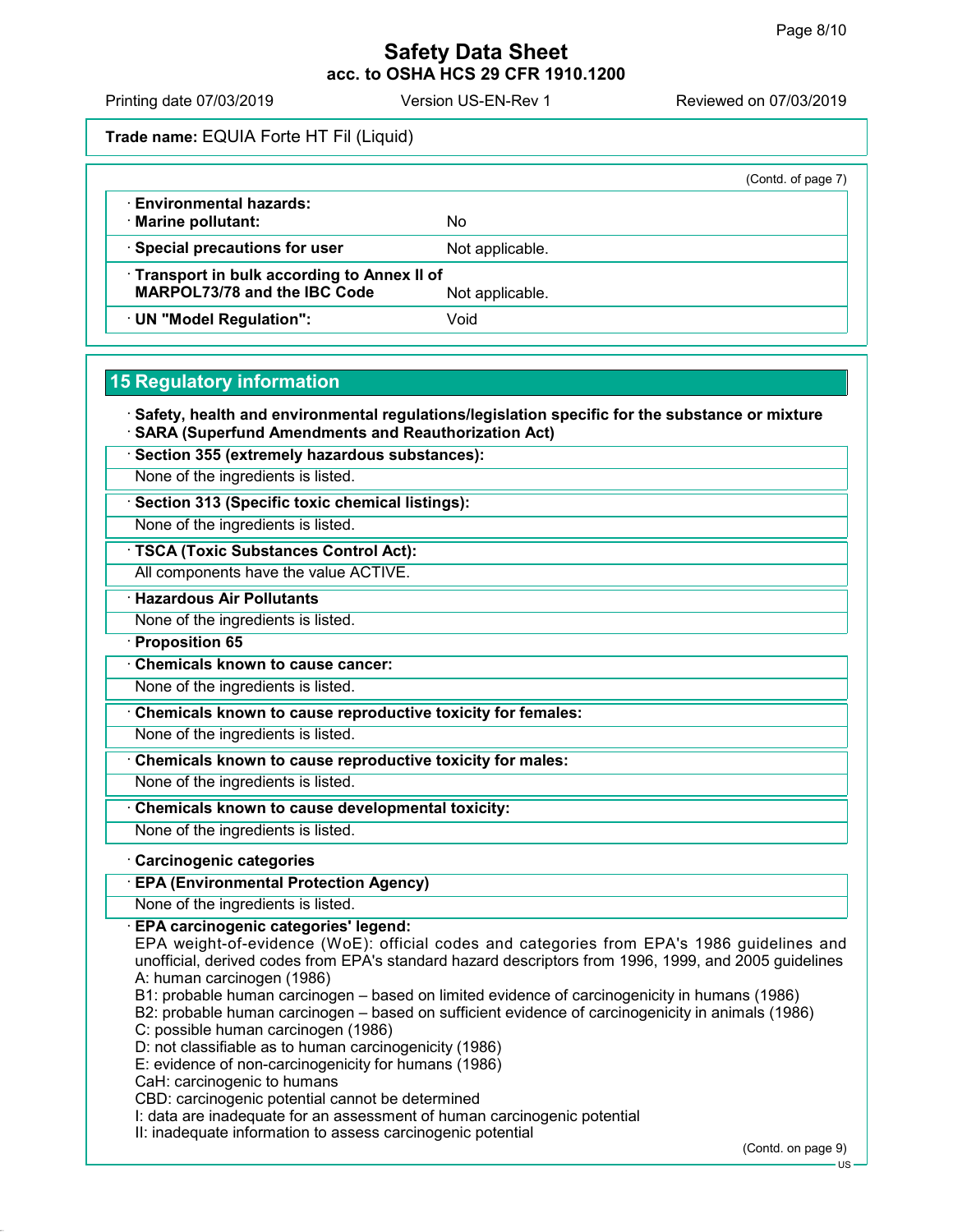Printing date 07/03/2019 Version US-EN-Rev 1 Reviewed on 07/03/2019

## Trade name: EQUIA Forte HT Fil (Liquid)

| (Contd. of page 8)<br>K/L: known/likely human carcinogen                                                                                                                                  |
|-------------------------------------------------------------------------------------------------------------------------------------------------------------------------------------------|
| L: likely to be carcinogenic to humans                                                                                                                                                    |
| NL: not likely to be carcinogenic to humans                                                                                                                                               |
| S: suggestive evidence of carcinogenicity, but not sufficient to assess human carcinogenic potential                                                                                      |
| SC: suggestive evidence of carcinogenic potential                                                                                                                                         |
| · TLV (Threshold Limit Value established by ACGIH)                                                                                                                                        |
| None of the ingredients is listed.                                                                                                                                                        |
| · ACGIH carcinogenic categories' legend:                                                                                                                                                  |
| A1: confirmed human carcinogen                                                                                                                                                            |
| A2: suspected human carcinogen                                                                                                                                                            |
| A3: confirmed animal carcinogen with unknown relevance to humans<br>A4: not classifiable as a human carcinogen                                                                            |
| A5: not suspected as a human carcinogen                                                                                                                                                   |
| · NIOSH-Ca (National Institute for Occupational Safety and Health)                                                                                                                        |
| None of the ingredients is listed.                                                                                                                                                        |
| <b>GHS label elements</b>                                                                                                                                                                 |
| Exempt from labeling – medical devices and drugs do not require labeling according to HCS 2012.                                                                                           |
| The product is classified and labeled according to the Globally Harmonized System (GHS).                                                                                                  |
| · Hazard pictograms                                                                                                                                                                       |
| <b>Signal word Danger</b>                                                                                                                                                                 |
| · Hazard-determining components of labeling:                                                                                                                                              |
| polybasic carboxylic acid**                                                                                                                                                               |
| · Hazard statements                                                                                                                                                                       |
| Causes severe skin burns and eye damage.                                                                                                                                                  |
| · Precautionary statements                                                                                                                                                                |
| Do not breathe dusts or mists.<br>Wear protective gloves/protective clothing/eye protection/face protection.                                                                              |
| If on skin (or hair): Take off immediately all contaminated clothing. Rinse skin with water/shower.                                                                                       |
| If in eyes: Rinse cautiously with water for several minutes. Remove contact lenses, if present and easy                                                                                   |
| to do. Continue rinsing.                                                                                                                                                                  |
| Immediately call a poison center/doctor.                                                                                                                                                  |
| Specific treatment (see on this label).                                                                                                                                                   |
| Store locked up.                                                                                                                                                                          |
| Dispose of contents/container in accordance with local/regional/national/international regulations.<br>Chemical safety assessment: A Chemical Safety Assessment has not been carried out. |
|                                                                                                                                                                                           |
|                                                                                                                                                                                           |
| <b>16 Other information</b>                                                                                                                                                               |

- · Department issuing SDS: Regulatory Affairs
- · Contact: Regulatory Affairs Telephone No. +1 (708) 597-0900 SDS.gcamerica@gc.dental
- · Date of preparation / last revision 07/03/2019 / -
- · Abbreviations and acronyms: GHS: Globally Harmonized System of Classification and Labelling of Chemicals

(Contd. on page 10)

US